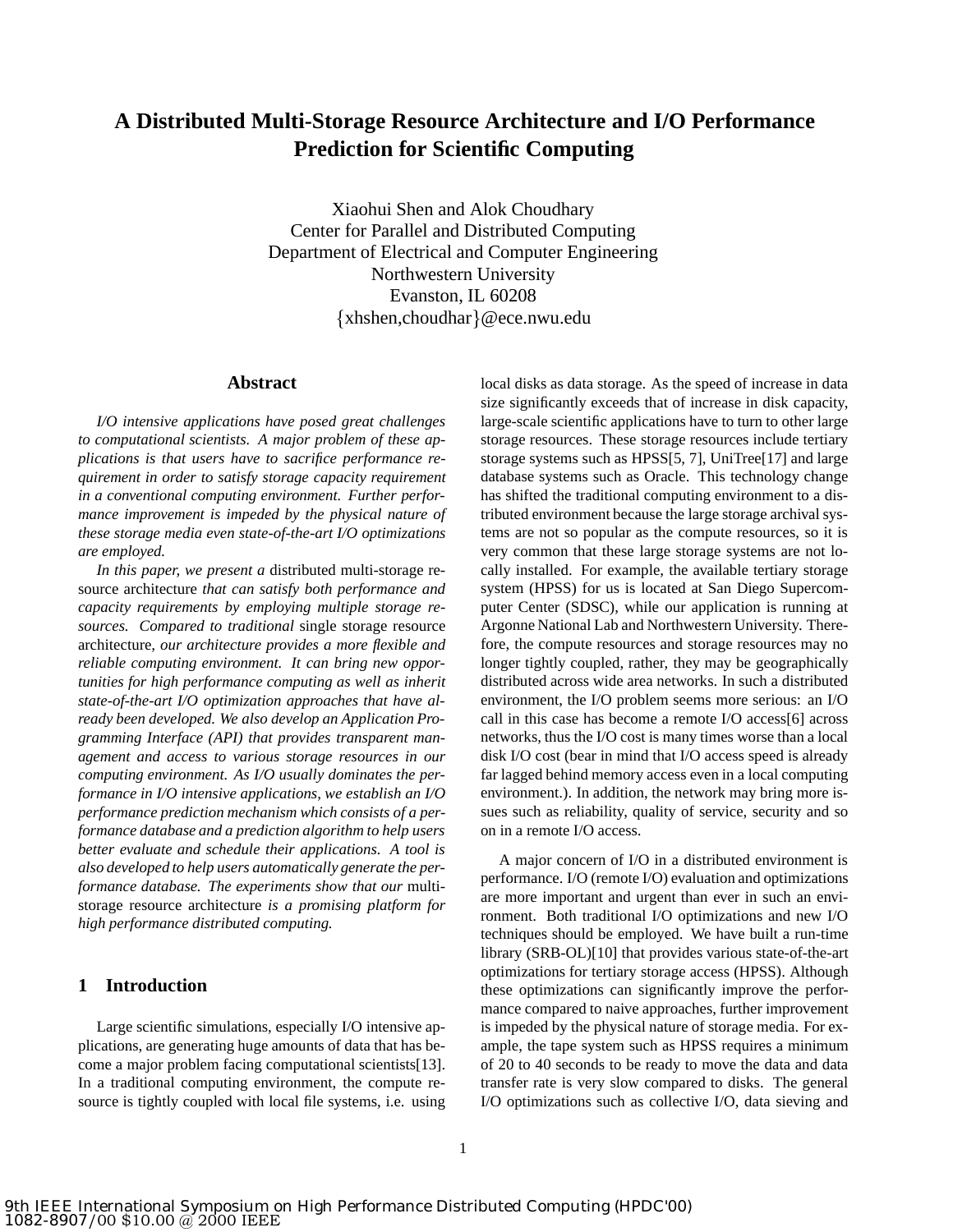so on can not eliminate this overhead when data resides on tapes. Aggressive prefetch or prestage may partially solve this problem by overlapping I/O access and computation, but they may significantly complex I/O system and force the user to specify more precise hints to the system, otherwise a 'false' prefetch or prestage may actually hurt performance. In general, the remote large storage archival systems suffer from large data access latency, while, on the other hand, the local fast storage systems suffer from limited storage capacity. So the users have to satisfy the capacity requirement at the loss of performance. We think this dilemma is rooted in the traditional *single storage resource architecture*. In this architecture, the application has only one storage media available for storing the user's data. The performance improvement would saturate even if many state-of-the-art optimizations are applied. Note that a scientific simulation here not only concerns the application that generates data, it also includes 'post' processing of these datasets, such as data analysis, visualization etc. on datasets just generated. So the performance here means an overall performance for all these processings.

In this paper, we present a *multi-storage resource architecture* which is a promising approach to solve the problem discussed previously. In this architecture, an application can be associated with multiple storage resources that could be heterogeneously distributed over networks. These storage resources could include local disks, local databases, remote disks, remote tape systems, remote databases and so on. In short, any kind of storage media can be added to this architecture. The advantages of employing multiple resources are three-fold.

- First of all, it increases the logic storage capacity of the system. The total available storage capacity can be significantly increased by adding as many storage media in the system as possible.
- Second, multi-storage resource system provides a more flexible and reliable computing environment. For example, failure of one storage system may not impede the computation when other resources are available. It is very common that the remote large storage system especially in production is shutdown for system failure or maintenance, so that the experiment can not go on in a single storage resource architecture. A multistorage resource system, however, can help the user avoid relying on one storage resource for computing.
- Finally and most importantly as far as the performance is concerned, a *multi-storage resource architecture* provides new opportunities for further performance improvement for scientific simulations. With multiple storage resources coupled with the simulation, the application can speculatively store the datasets to the

'best' storage media favorable for the post-processing such as data analysis and visualization thereafter. For example, if the user wants to carry out visualization on a specific dataset just after simulation generates it, she can suggest the system dump this dataset locally (if it does not exceed local storage capacity.), where visualization tools are installed and all other recently unused datasets to the remote large storage system for permanent archival. So her visualization tools can directly read data from local disks rather than go all the way to the remote tapes as in a single storage resource architecture. In general, each generated dataset has its purpose of usage and the *multi-storage resource architecture* allows this purpose to be best implemented (in terms of performance) by storing it on a suitable storage medium, which is impossible in a single storage resource architecture. In short, this architecture can combine the capacity advantage of remote large storage system and the performance advantage of local small storage system for best usage.

To efficiently make use of this *multi-storage resource architecture*, an effective user interface is required. This interface should be easy-to-use, so the user does not need to change her programming practice and should be scalable, so other storage resources can be easily added. Another issue this paper addresses is I/O performance prediction. There is a lot of study in literature on performance prediction for computing resources[12], but few study is on I/O performance prediction. The I/O time usually dominates the performance in I/O intensive applications, so accurate I/O performance prediction can greatly help the user evaluate and schedule her applications. Embarking on these goals, our contributions in this paper are summarized as follows.

- **(1)** Present a *multi-storage resource architecture* that provides opportunities for further performance improvement and better data manipulation of users' applications.
- **(2)** Design and implement an API that provides transparent access to diverse storage resources. Our design of this API is scalable since other storage media can be easily added.
- **(3)** Provide run-time library (I/O optimization) for each kind of storage resource. Each storage resource has its own data access characteristics and we provide stateof-the-art I/O optimizations for each type of storage resource. So access to each kind of storage resource is optimized.
- **(4)** Establish an I/O performance predictor that can accurately predict I/O performance across diverse storage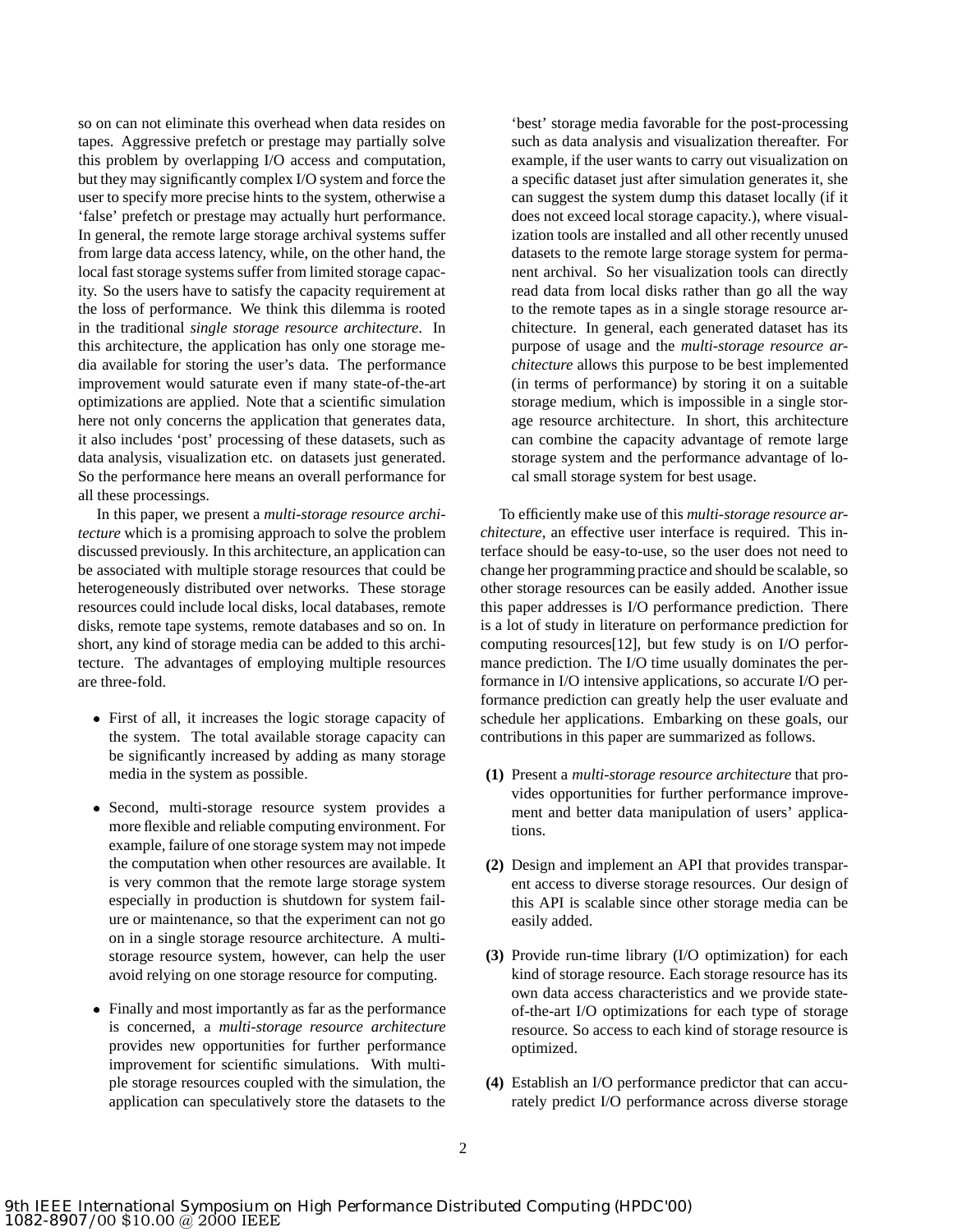resources before the user actually carries out the experiment. The user can have better evaluation of her application via this performance predictor.

**(5)** Implement a tool called PTool to help the user automatically establish the I/O performance database that is used by performance predictor.

The remainder of the paper is organized as follows. In Section 2 we describe a data model that captures I/O characteristics of most I/O intensive applications. We also introduce our simulation environment which includes several applications and some tools. In Section 3 the system architecture of our multi-storage resource system is presented. We first describe a logic view of this architecture, followed by physical environment of our experiments. In Section 4 we present I/O performance predictor. We first introduce a basic performance model and a tool that can help automatically generate the performance database, then we describe our I/O performance prediction algorithm. In Section 5, we show performance numbers of experiments performed in our new architecture. The experiment results are also compared to prediction results by our I/O performance predictor. We conclude the paper in Section 6 and some future work is also presented.

### **2 I/O Model and Applications**

Figure 1 (left) shows a typical I/O model for scientific applications. N represents maximum number of iterations of the application and M is the total number of datasets. The I/O frequency of  $dataset(j)$  is given by  $freq(j)$ . In the main loop,  $dataset(j)$  will be either read or written for every  $freq(j)$  iterations. The computing part, which is not shown in the figure, may be interleaved with I/O operations. As the number of iterations could be very large and/or each dataset could be large, the total amount of data would be huge. Figure 1 (right) shows our simulation environment which includes several applications and tools. It is a representative of typical scientific simulation environments.

The main application is an astrophysics application called Astro3D or astro3d [1, 15] henceforth. Astro3D is a code for scalably parallel architectures to solve the equations of compressible hydrodynamics for a gas in which the thermal conductivity changes as a function of temperature. The code has been developed to study the highly turbulent convective envelopes of stars like the sun, but simple modifications make it suitable for a much wider class of problems in astrophysical fluid dynamics. The algorithm consists of two components: (a) a finite difference higher-order Godunov method for compressible hydrodynamics, and (b) a Crank-Nicholson method based on nonlinear multigrid method to treat the nonlinear thermal diffusion operator. These are combined together using a time splitting formulation to solve the full set of equations. From data flow's point of view, Astro3D is a data producer: it generates three kinds of datasets: one for later possible data analysis which include six datasets (*press, temp, rho, ux, uy* and *uz*); one for visualization which includes seven datasets (*vr-scalar, vr-press, vr-rho, vr-temp, vr-mach, vr-ek* and *vr-logrho*); one for checkpoint which includes six datasets (*restart-press, restart-temp, restart-rho, restart-ux, restartuy* and *restart-uz*). The user can specify in command line the dump frequency of each kind of datasets, total number of iterations and problem size (3 dimensional) of datasets (Figures 1, 2). The second application is a data analysis program. This application is a data consumer in that it takes one of datasets generated by Astro3D (*press, temp, rho, ux, uy* or *uz*) and calculates the difference between two consecutive timesteps. This will show how dataset changes as simulation goes on. The algorithm applied is Maximum Square Error (MSE) between two consecutive timesteps. Other data analysis programs can easily substitute this program if needed. The third application is a parallel volume rendering code (called Volren henceforth). It generates a 2D image by projection given a 3D input file. This application is both a data consumer and data producer. It takes one of datasets (3 dimensional) generated by Astro3D (*vr-scalar, vr-press, vr-rho, vr-temp, vr-mach, vr-ek* or *vr-logrho*) and then perform parallel volume rendering algorithm and generate two dimensional image dataset for each iteration. This image dataset is then dumped to storage media for later usage. (Figure 2).

The two tools are an image viewer and an interactive visualization tool such as VTK. They are both data consumers. The image viewer read two dimensional image datasets generated by Volren and the interactive visualization tool takes datasets directly from Astro3D (Figure 2).

We view this whole picture (Figure 1) as a complete simulation environment. The user performs experiments of Astro3D first and later on, she may carry out one or more of the post processings (data analysis, volume rendering and interactive visualization) on the generated datasets. The performance improvement of one component should not impede the improvement of other components. Therefore, the overall performance improvement can be achieved.

# **3 System Architecture and Experimental Environment**

 $3.1$ Logical Architecture of Multi-Storage Resource System

In this section, we present our multi-storage resource architecture. A logic architecture of this environment is depicted in Figure 3. This architecture can be logically layered into five levels.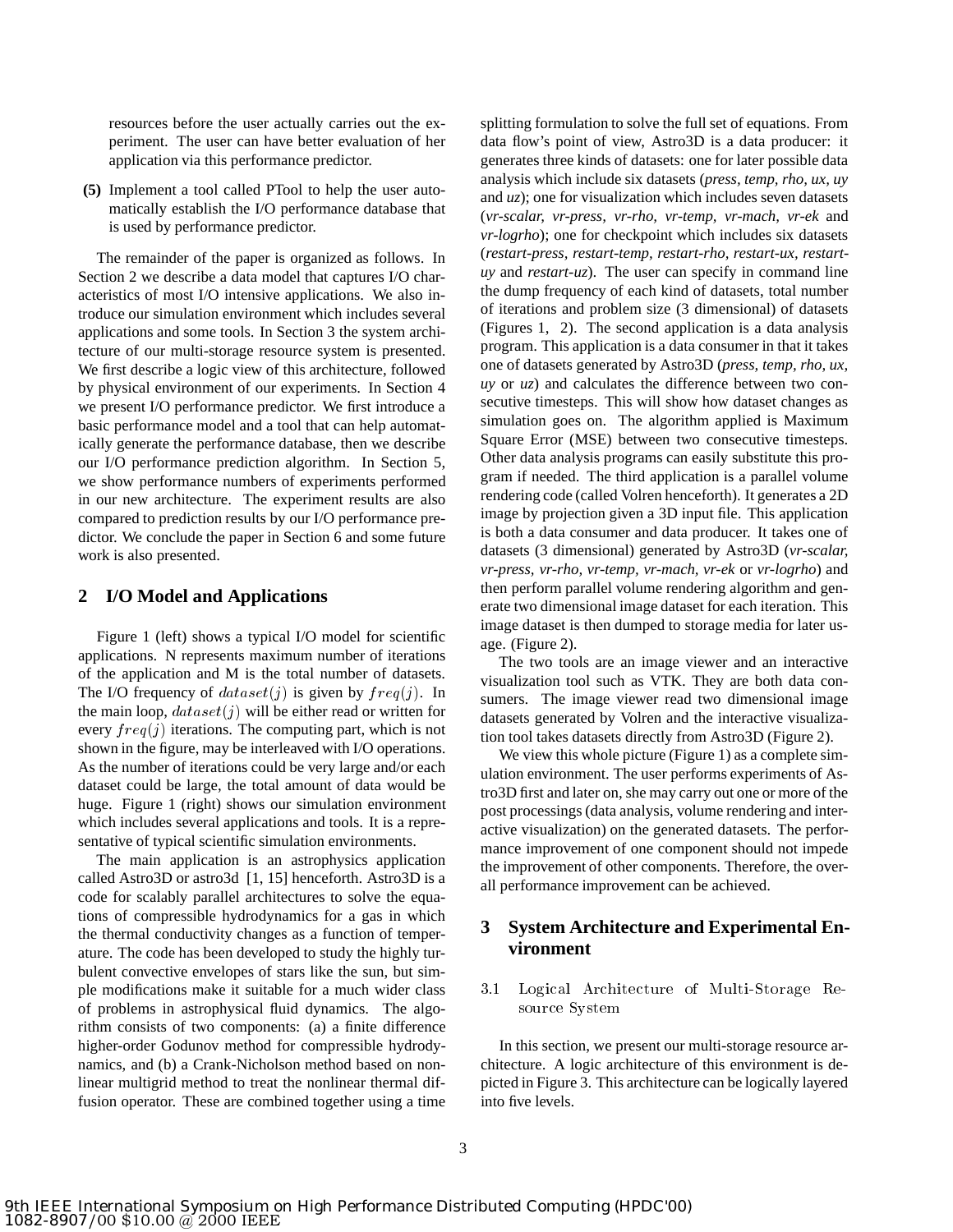

Figure 1. I/O model (left) and Data ow of applications in our Simulation Environment (right).



Figure 2. I/O model of Astro3D and Volren.

|                         | <b>User Applications</b>          |  |                                                    |  |
|-------------------------|-----------------------------------|--|----------------------------------------------------|--|
|                         |                                   |  |                                                    |  |
|                         | Application Programming Interface |  |                                                    |  |
| Run-fime<br>Library (1) | Run-firse<br>Library (2)          |  | Run-time<br>Library (N)<br><b>News</b><br>Jedev 00 |  |
| Matrixe<br>Jetefaor (1) | Mittive<br>Jeiglese (2)           |  |                                                    |  |
| Storage<br>Resource (1) | Storage<br>Resource (2)           |  | Storage<br>Resource (N)                            |  |

Figure 3. Logical Ar chitecture of multistorage resource system.

- **Physical Storage Resources** At the bottom of this five-layered architecture are various storage resources. These resources could include local disks, local databases, remote disks, remote databases, remote tape systems and other storage systems. They the the actual holder of data.
- **Native Storage Interface** The layer residing above the storage resources is *native storage interface* . Each storage resource has its own access interface provided by the vendors of these storage systems. These interfaces to various storage systems are well established and developed by vendors. For example, the interface to a local database can be an embedded C API which is provided by database vendor. The interface to local disks is usually a filesystem. To access remote disk and tape systems, SRB is now a popular interface. Some tape systems such as HPSS also provide their own APIs for users. Unfortunately, the major concerns of these native interfaces are portability, ease-of-use and reliability etc. Few of them have fully considered performance issues in a parallel and distributed computing environment demanded by computational scientists. In addition, it is impossible for the application level users to change these interfaces directly to take care of performance issues. So this layer is performance-insensitive.
- **Run-time Library** One methodology to address performance problem of native storage interface is to build a run-time library that resides above it. The only concern of these libraries is performance. It captures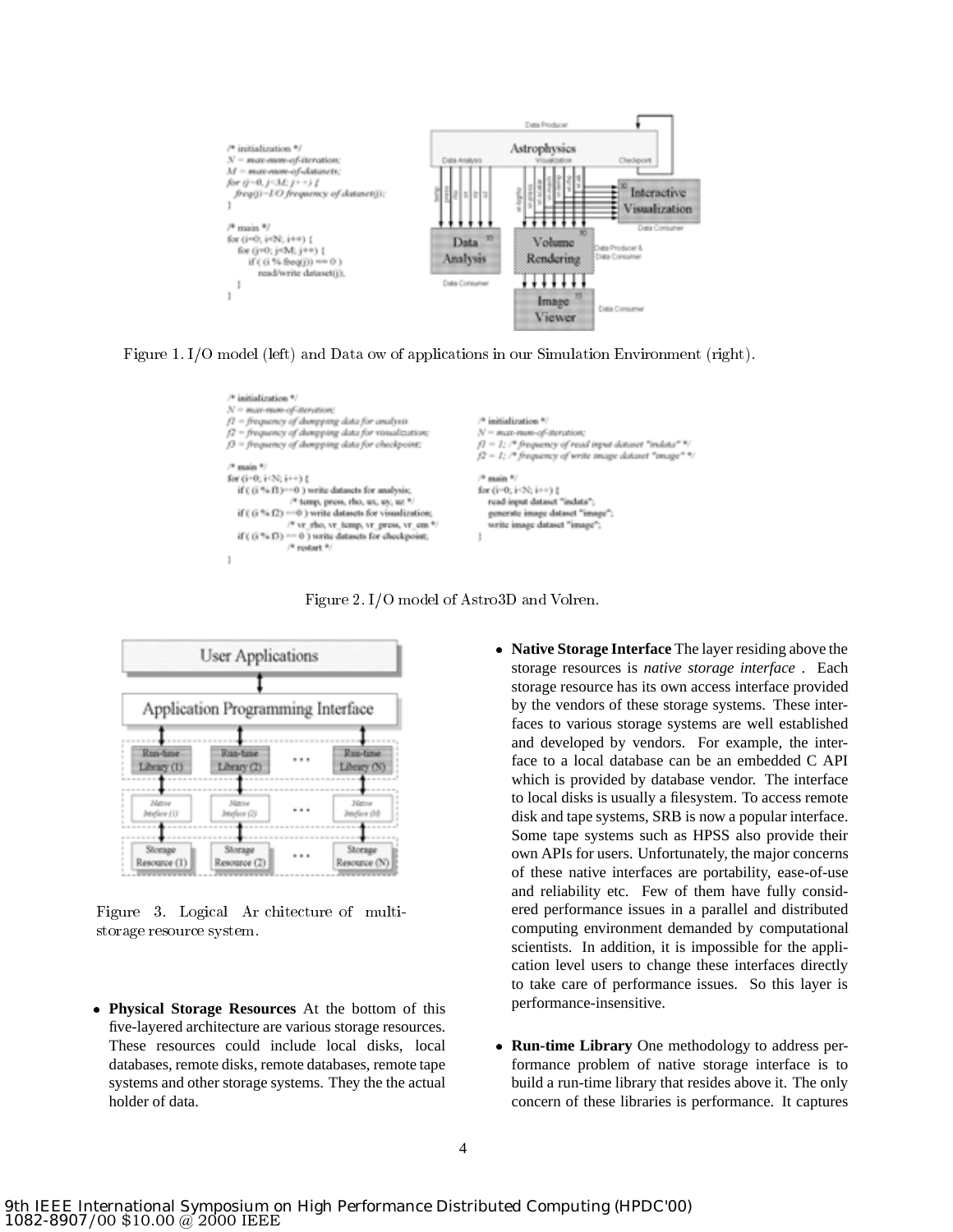the characteristics of user's data access pattern and perform an optimized data access method to the native storage interface. For example, MPI-IO, which is built on top of local filesystems, takes advantage of collective I/O, data sieving, asynchronous I/O and so on to gain performance improvements. For remote disk and tape systems, our previous work SRB-OL [10] also employs other novel optimization approaches such as subfile, superfile etc as well as those found in MPI-I/O. This layer is performance-sensitive.

- **User API** On top of Run-time libraries is Application Programming Interface (API) layer. This API is used in user applications to provide transparent access to various storage resources and selection of appropriate I/O optimization strategies and storage types.
- **User Application** The top layer in our logical architecture is user applications. The user writes her program by using API and passes a high level hint in the API. This hint is high level since it is not concerned with low level details of storage resources and I/O optimization approaches. It only describes how the user's dataset will be partitioned and accessed by parallel processors, how her dataset will be used in the future, what kind of storage systems the user expects to put her datasets on etc.

We can also think the the bottom two layers, storage resources and native interfaces, as physical level. They are provided by commercial vendors and the user has on control inside them. The top layer can be viewed as application level. The middle two layers, user API and run-time libraries can be thought of as system level, which is provided by the system developers like us. The purpose of this layer is to mediate between physical level and application level to optimize the raw access from application level to physical level.

An example to work under this architecture is that the user writes her application using our API when she needs to perform I/O. Our API then decides which storage resource should be responsible for the datasets of these I/O requests. Then the optimized I/O requests by run-time library are actually performed to the selected storage resources. Note that selecting target storage resources is fine-grain: it can be as fine as a specific dataset rather that the whole run. This means that different datasets may be spread to different storage media even within a single run. We will demonstrate in the subsequent sections that this architecture is more flexible and scalable for high performance distributed computing than in a single storage resource architecture.



Figure 4. System Ar chitecture of multiple stora ge resource system and  $I/O$  performance predictor.

#### 3.2 Experimental Environment

Figure 4 shows our overall experimental environment (including I/O performance predictor and tool). The compute resource on which applications carry out is IBM SP2 which is located at Argonne National Laboratory. Each node of the SP-2 is RS/6000 Model 390 processor with 256 megabytes memory and has an I/O sub-system containing four 9 gigabytes SSA disks attached to it. The storage resources involved in this environment are:

 **Local Postgres Database** This database is installed at Northwestern University<sup>1</sup>. This 'small' database is used to store meta-data of our system. These metadata describe information about what applications and users are involved in the system, information about each dataset and its characteristics. These characteristics include storage resource that each dataset is stored or to be stored, file path and name of each dataset, how each dataset is partitioned among processors, how it is stored (storage pattern) on storage systems and so on. The other layers such as API layer can use these information to locate each dataset that the user is interested in and also make an optimized I/O decision. This database also store performance-related data (Section 4), so that I/O performance predictor can consult this database to make performance prediction. The native interface to Postgres database is Embedded C API provided by the database vendor. As meta-data access is inexpensive, there is no need to provide a run-time library on top of native interface or other approaches to optimize meta-data access.

<sup>1</sup>Northwestern University is very close to Argonne National Lab and data exchange between Postgres database at Northwestern and the application at Argonne is small, so we treat it as a local database.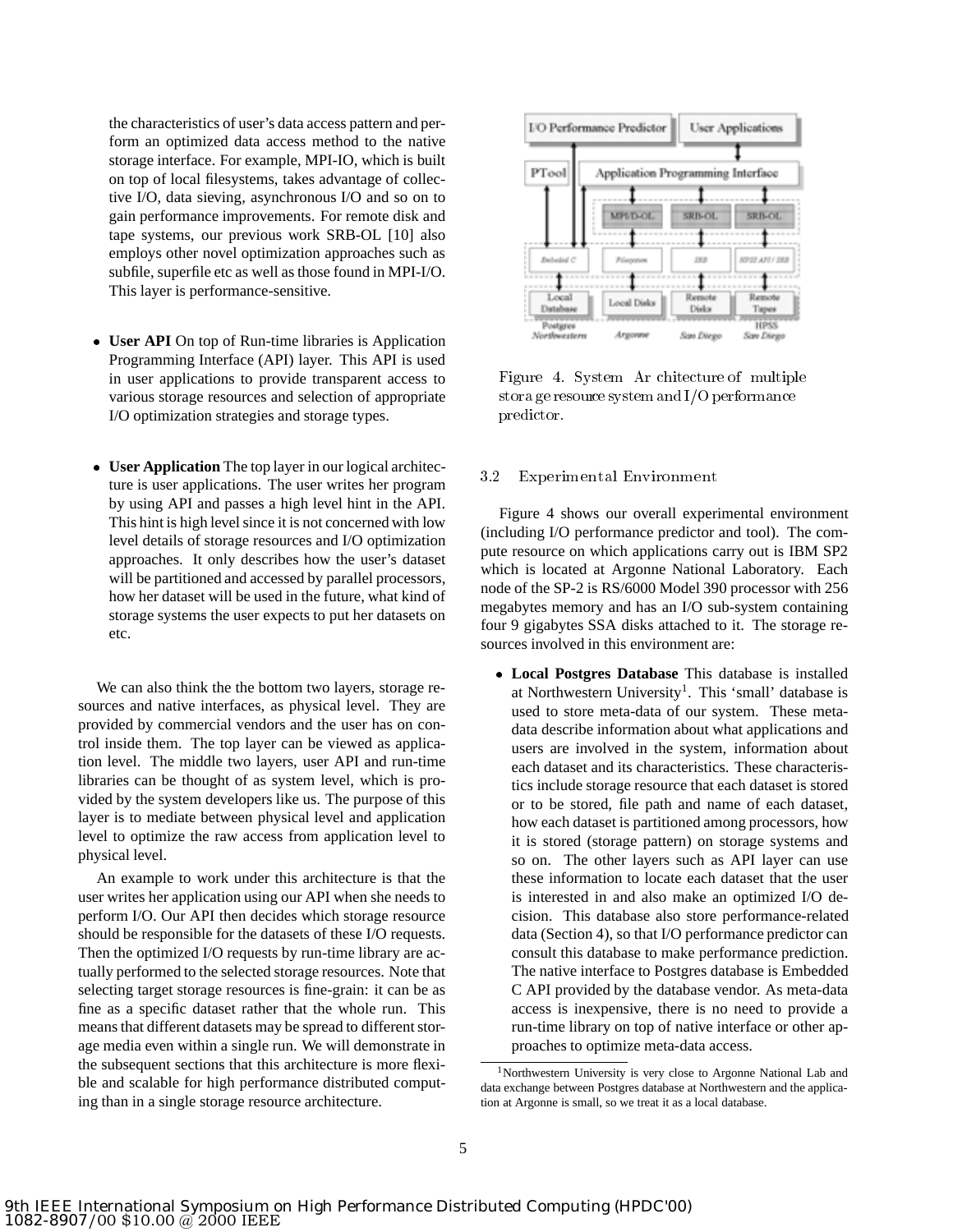- **Local Disks** Local disks are the most popular traditional storage resource for saving user's data files. As scientific computing often generates huge amounts of data that exceeds the capacity of local disks, local disks are only suitable for storing small data files. On the other hand, local disk access is much faster than remote disk and tape access. Our multi-storage resource system allows us to take this opportunity for novel optimizations. The native interfaces to local disks is general UNIX filesystem, PIOFS and so on . On top of this interface is MPI-IO run-time library or D-OL that provides collective I/O, data sieving and asynchronous I/O etc optimization schemes. D-OL is a run-time library we ported to local disks from our SRB-OL [10]. Compared with MPI-IO, D-OL performs slightly better for write than MPI-IO but slightly worse for read. This small performance difference do not matter and can be ignored. The user can choose what kind of library she wants. We use D-OL in our experiments in this paper only because it allows us relatively easier to design a general performance prediction algorithm for all storage media.
- **Remote Disks** The remote disks in our environment is located at San Diego Supercomputer Center (SDSC). Compared to local disks, remote disks have both larger storage capacity and data access latency. We use SDSC's Storage Resource Broker (SRB) <sup>2</sup> [3, 14, 2] as native interface to remote disks. The run-time optimization library which is called SRB-OL is developed in our previous work [10]. Besides optimization approaches that can be found in MPI-IO, SRB-OL also provides some novel optimization schemes such as subfile, superfile and so on.
- **Remote Tapes** The remote tape system we use in our environment is High Performance Storage System (HPSS) [5]. Although HPSS can be configured as multiple hierachies, we only use its tapes, i.e. only one level of hierachy for simplicity. The remote tapes have very large storage space and we assume it can hold any size of data. But the cost to access tape-resident data is extremely expensive. The native interface to HPSS could be SRB or HPSS internal API. As we are not allowed to use HPSS's internal API at present<sup>3</sup>, we also use SRB as native interface in our work. The SRB-OL run-time library is also applied to HPSS.

In sum, we have identified four storage resources in our system. One 'small' local database serves as meta-data depository, the other three resources: local disks, remote disks



Figure 5. A typical I/O ow .

and remote tapes are repositories for actual data files. In general, the larger the storage capacity, the more expensive the data access cost. Based on characteristics of these distributed multi-storage resources, a unique distributed computing paradigm is identified: different datasets can be speculatively dumped to different storage resources for different purposes even within a single run. For example, if the user is going to carry out visualization on dataset *vr-temp* shortly after it is generated by Astro3D application, she can provide this information when she performs the experiment. Then this dataset will be written to a fast storage resource, local disks for example, which is 'close' to visualization tools, and all the other unwanted datasets to other slow storage media with large capacity for permanent archival. A specific dataset could be small enough to fit the local fast storage media. Late on, the user can directly access this dataset from local disks which is the fastest storage media in our environment. This speculation of dumping interested datasets to fast storage media can significantly improve the overall performance that is impossible for a system with a single storage type.

To effectively and efficiently make use of this *multistorage resource architecture*, We implemented an *Application Programming Interface* (API). This API is easy to use because it observes UNIX programming practice. It provides an unique interface to transparently access various heterogeneous storage systems in our computing environment. In addition, the user provides high-level hints and our API transparently consults the database and decides storage type and I/O optimization approach internally according to user's hints and meta-data information kept in database. Other storage media can also be easily added. Figure 5 shows the I/O flow and main functions in our API [11]. In order for the user to specify hints, each dataset is associated with a 'location'. The user can explicitly specify it as one of the following values:

LOCALDISK suggest dataset be placed on local disks;

<sup>2</sup>SRB is a client-server middleware that provides a uniform interface for connecting to heterogeneous data resources over a network and accessing replicated datasets. Using SRB has some advantages.

<sup>&</sup>lt;sup>3</sup>HPSS's internal API is in general reserved for system administration.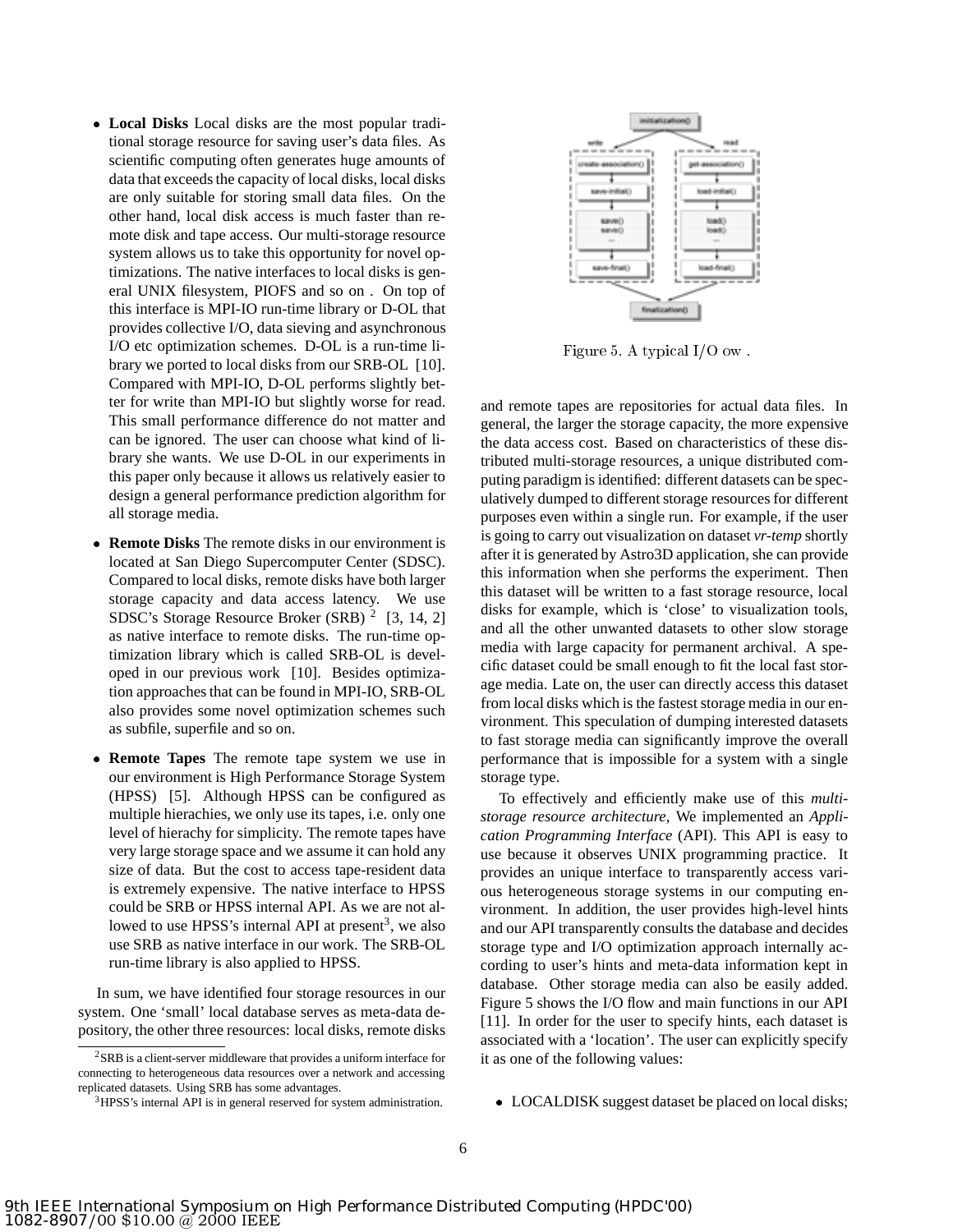- REMOTEDISK suggest dataset be placed on remote disks;
- REMOTETAPE suggest dataset be placed on remote tapes;
- AUTO/DEFAULT leave to system to decide. Default is remote tapes;
- DISABLE suggest this dataset not be dumped because it may not be used this run.

The user should be clear how her datasets are going to be used in the future, so it is easy for her to specify this hint.

Before we show our performance numbers in this environment, we will present an I/O performance predictor that gives a quantitative view of the performance of various storage resources used in our experiments.

# **4 I/O Performance Predictor**

#### 4.1 Performance Model

As I/O cost is significant for many large-scale scientific applications, it is very useful that the user can estimate the I/O cost before she actually carries out her experiments, so that she can have better arrangements of her experiments. Therefore, I/O performance prediction is very important. In our multi-storage resource system, an I/O call may initiate a remote data access across networks, so in general, the cost of a single I/O call in such an environment  $T(s)$  can be broken down into time for communication setup  $T_{conn}$ , time for file open  $T_{open}$ , time for file seek  $T_{seek}$ , time to transfer data  $T_{read/write}(s)$ , time to close file  $T_{fileclose}$  and time to close communication connection  $T_{့$ 

$$
T(s) = T_{conn} + T_{open} + T_{seek} + T_{read/write}(s) + \text{total in}
$$
  

$$
T_{fileclose} + T_{connclose} \qquad (1)
$$

Where  $s$  is the size of a single data transfer. For the local filesystem, there is no communication setup, so  $T_{conn} = 0$ and  $T_{connectose} = 0$ . For other distributed resources, the communication setup is a constant for each storage resource. In addition, file open, file close are also constants. The file seek time is also a constant for disk systems due to random access mechanism.  $T_{read/write}(s)$  is a function of data size <sup>s</sup>. Therefore, the basis of our I/O performance prediction is to construct a performance database that maintains all the components in Equation 1 for each storage resource, so the performance predictor can search database to obtain these numbers to perform prediction algorithm. The main task is to time  $T_{read/write}(s)$  for various data sizes on different storage media. To efficiently obtain these numbers, we built a tool called PTool that can automatically generate all these numbers. This program automatically measures read/write time of various data sizes and store them

in database directly. Therefore, the user can easily set up her basic performance prediction database in a single run. Figure 6 and 7 show read/write time for various data sizes and Table 1 shows the file open, file close times etc.

#### 4.2 Performance Prediction Algorithm

Once the basic performance database is established, we can design the prediction algorithm. Remember in our multi-storage resource environment, the user's request for I/O is high-level in her application, i.e. the user specifies an access pattern that includes how data is partitioned among processors, what kind of storage resource the user wants to be affiliated with for each dataset and other high level hints. This access pattern is interpreted by our Application Programming Interface (API) to a data structure understandable by lower-layer run-time library that can perform I/O optimization for each storage resource. So for the performance predictor, the main input parameters are data access pattern, what storage resource is used and what kind of I/O optimization is used as well as I/O frequency for each dataset and total number of iterations. The predictor then calculate the number of 'native' I/O calls (through native interface) needed for the request and the data size (s) of each 'native' I/O unit according to how I/O will be performed at physical level. Then by searching performance database, the predictor can calculate the overall estimated I/O time for each dataset access. The following equation gives the prediction algorithm.

$$
T_{prediction} = \sum_{j=1}^{M} (N/freq(j) + 1) \times n(j) \times t_j(s)
$$
 (2)

Where N, M and  $freq(j)$  are total number of iterations, total number of datasets and I/O frequency of  $dataset(j)$ respectively.  $n(j)$  is number of 'native' I/O calls required by  $dataset(j)$  given an access pattern and I/O optimization approach.  $t_i(s)$  is unit I/O time searched from performance database according to unit data size <sup>s</sup>. The following example will show how the algorithm works. Suppose the user is going to generate only *vr-temp* (dataset(1)) and *vrpress*(dataset(2)) in Astro3D for every 6 iterations and the maximum iteration is 120. *Vr-temp* is written to local disks and *vr-press* is dumped to remote disks. Each dataset is 2M. So  $M = 2$ ,  $N = 120$  and  $freq(1) = freq(2) = 6$ . When collective I/O is applied, it allows the user to issue one single write for one dataset each iteration. So  $n(1) = n(2) = 1$ . By consult the performance database and according to Equation 1,  $t(1) = 0.1234$  and  $t(2) = 8.47$ . So the total time is:

$$
T_{prediction} = \sum_{j=1}^{M} N/freq(j) + 1) \times n(j) \times t_j(s)
$$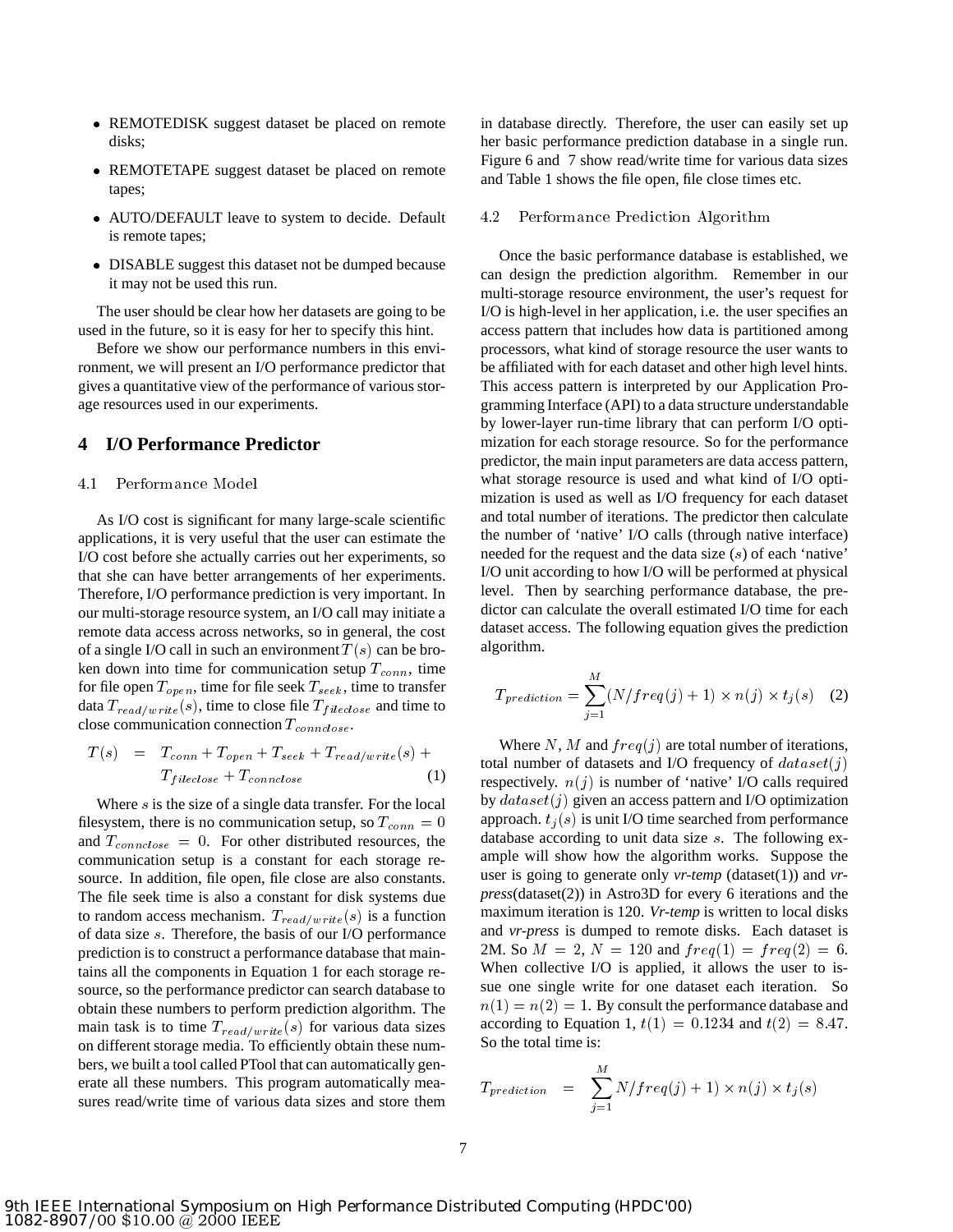

Figure 6. Read time for local, remote disks and remote tapes.



Figure 7. Write time for local, remote disks and remote tapes.

Table 2. Run-time parameter set of Astro3D

| <b>Item</b>             | <b>Size</b> | <b>Datatype</b> |
|-------------------------|-------------|-----------------|
| Problem Size            | 1283        |                 |
| Max num of iterations   | 120         |                 |
| Data Analysis Freq      | n           | Float           |
| Data Visualization Freq | 6           | Unsigned Char   |
| Checkpointing Freq      |             | Float           |

$$
= (120/6 + 1) \times 0.2534 + (120/6 + 1) \times 8.47
$$
 is show  
= 2.59 + 177.98 = 180.57(s) (3)   
compar

Our experiment shows that the actual time is about 197.40 (Figure 8) which is consistent with our prediction. One example of using this performance prediction is that the user can choose better maximum run time parameter for her job. Our application is running on Argonne's SP2 which allows the user to specify a maximum run time for her job. The larger the maximum run time, the lower priority for scheduling. As the competition for job scheduling is keen, the user always wants to specify the maximum run time as small as possible. Our performance predictor can provide a lower bound for this parameter that might be great helpful for the user to choose a suitable maximum run time.

## **5 Experiments**

In this section, we present various opportunities that our multi-storage resource architecture can take advantage of for high performance computing. These opportunities are impossible in a single storage resource architecture.

Our base application is Astro3D, a data producer. It generates a number of datasets for different purposes. A typical run-time parameter set is shown in Table 2. This set of parameters will generate a total of about 2.2G data. As the user may carry out many such scale experiments with different parameters, the total amount of data size generated could be huge. Therefore, In a single storage resource environment, the user has to choose tape systems as storage depository which are usually thought of as unlimited in space. The total I/O time is shown in Figure 8 if write all these data to tapes. Note that this time has already been optimized by collective I/O. Without collective I/O, it will be many times worse. Then suppose the user wants to perform data analysis(MSE) on dataset *temp*, then the total I/O time is shown in Figure 9 (left). This is our base experiment for comparison, which is typical for a single storage resource system. We can see that the I/O cost is very expensive even if state-of-the-art I/O optimizations such as collective I/O is performed.

In our multi-storage resource architecture, on the other hand, if the user knows that she is going to carry out data analysis on dataset *temp* shortly after it is generated, she can suggest the system to place *temp* on a 'closer' storage medium such as remote disks in this example. A subset of total datasets generated by Astro3D could be small enough to be held on a faster media for fast data access and our multi-storage resource system can just provide a platform for this opportunity. Although the total time of generating all these data is not saved much by placing the *temp* on remote disks (Figure 8), but when the user carries out data analysis, she can read data from remote disks which saves a lot of time compared to from tapes (Figure 9).

Another opportunity our multi-storage resource system can provide is that if the user knows that she is only interested in *temp* and possibly *press* and all the other datasets are not going to be used for a particular run, she can DIS-ABLE dump of other datasets by providing 'location' hint as DISABLE. So the total I/O time of Astro3D can be decreased significantly (Figure 8).

Our second example is that if the user is going to perform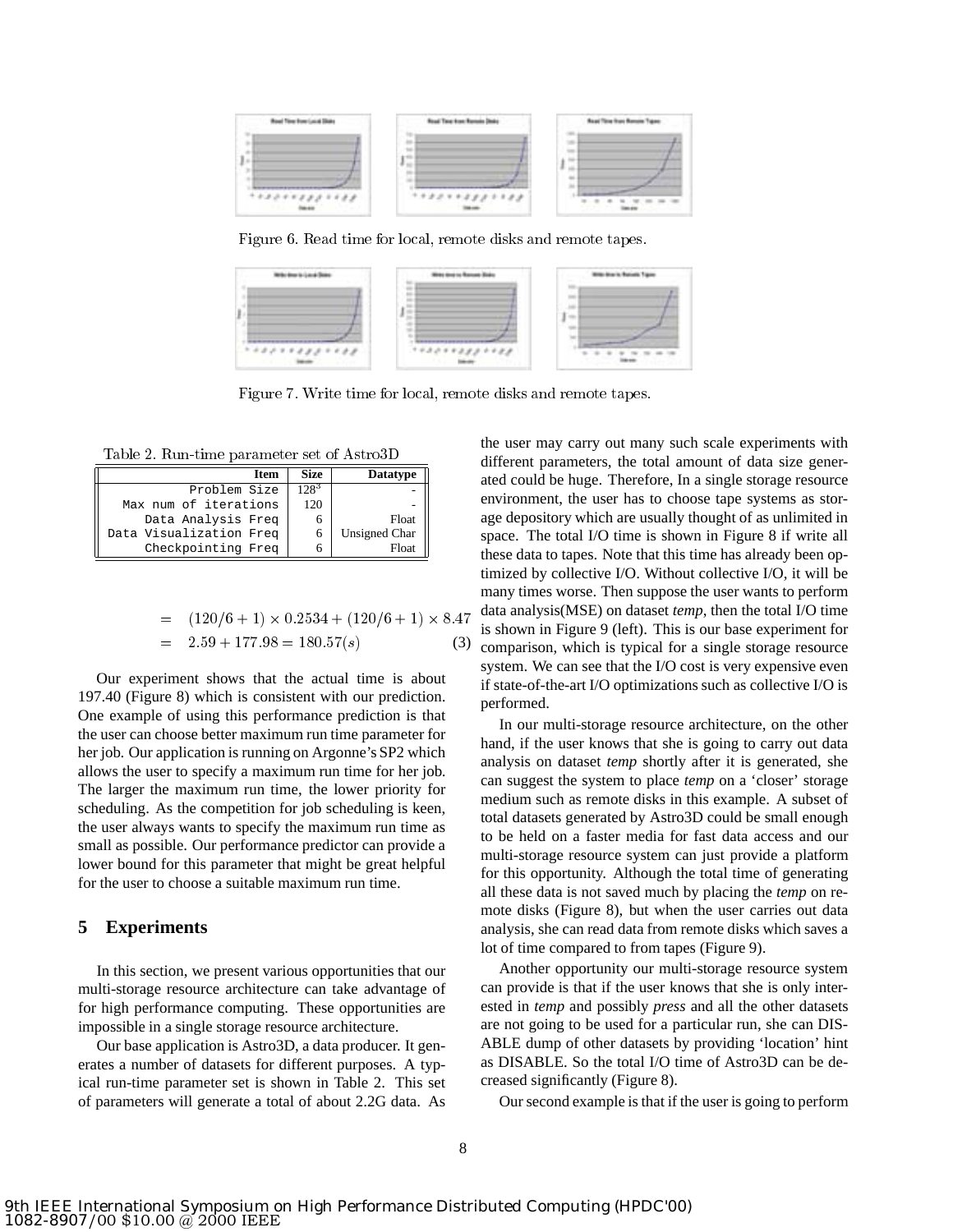T ab le 1. Timings of le open, close etc

| Location    | Type  | Conn | <b>Fileopen</b> | <b>Fileseek</b>          | <b>Fileclose</b> | <b>Connclose</b> |
|-------------|-------|------|-----------------|--------------------------|------------------|------------------|
| Local Disk  | read  |      | 0.20            | $\overline{\phantom{a}}$ | 0.001            |                  |
| Local Disk  | write |      | 0.21            |                          | 0.001            |                  |
| Remote Disk | read  | 0.44 | 0.42            | 0.40                     | 0.63             | 0.0002           |
| Remote Disk | write | 0.44 | 0.42            |                          | 0.83             | 0.0002           |
| Remote Tape | read  | 0.81 | 6.17            | $\overline{\phantom{a}}$ | 0.46             | 0.0002           |
| Remote Tape | write | 0.81 | 6.17            | -                        | 0.42             | 0.0002           |

parallel volume rendering on *vr-temp* or carry out interactive visualization by VTK, she can suggest the system to dump *vr-temp* to local disks. *Vr-temp* is consisted of unsigned characters, its size is small that could fit on local disks in our example. As *vr-temp* is closely related to *vrpress*, the user may also possibly examine *vr-press* as well, so *vr-press* is put to remote disks for possible faster usage than from tapes. All the other datasets which will not be used are dumped to tapes. In addition, if the user knows that all the other datasets will not be used at all, she can also DISABLE them. So the total write time saved is huge (Figure 8). When the user read *vr-temp* by parallel volume rendering or interactive visualization tools (VTK), the total read time is 10 times less than from tapes. If user also reads *vr-press*, she can also save time by read data from remote disks (Figure 9).

Our next example is to demonstrate a novel optimization approach called *superfile* to efficiently access large number of small files from remote systems. Suppose the images files generated by Volren are going to be stored on remote disks or tapes. When superfile is applied, these small files will be transparently write to one large *superfile* when they are created. Later on, when the user read these data, the first read will bring all the data into memory. Then the subsequent read can be satisfied by copying data directly from main memory. In this approach, there is only one remote I/O access with large data size compared to multiple remote I/O calls with small data sizes that would dominate the I/O performance [10] in the naive approach. Figure 9 (right) shows that the performance improvement is significant.

Our final example is that suppose the remote tape system is down for maintenance, recovery or other problems which could often happen, we can still satisfy large storage space requirement for simulations by aggregating all the space of remote disks, local disks and other storage resources in the future, i.e. the user does not have to stop her experiments. Therefore, this multi-storage resource system can provide a more reliable computing environment.

We also show the predicted I/O time for each performance number in Figure 8 and 9. Our prediction is quite close to the actual I/O time 4. Our performance predictor



Figure 8.I/O time for Astro3D. 1: Write all datasets to remote tapes; 2. Write *temp* to remote disks and all other datasets to remote tapes; 3. Write only *temp* to remote disks and *press* to remote disks; 4. Write *vr-temp* to local disks and all the other datasets to remote tapes; 5. Write only *vr-temp* to local disks and *vr-press* to remote disks.

is integrated with our IJ-GUI[11], a Java graphical environment that can help the user submit her job, carry out visualization, perform data analysis and so on. Figure 10 shows a prediction result of Astro3D. It is very easy for the user to change parameters directly in the Java window to get other prediction results.

# **6 Conclusions and Future Directions**

In this paper, we have presented a *multi-storage resource architecture* for scientific simulations that provides a more flexible and reliable computing platform in a distributed environment. This architecture, compared to the traditional *single-storage resource architecture*, can combine the advantages of different classes of storage resources and avoid their disadvantages. It is also scalable since other storage resources can be easily added.

We also established an I/O performance prediction mechanism that can help the user better evaluate her applications. Our experiments have shown that the prediction

<sup>4</sup>For remote systems, as network is involved, there is fluctuation in performance numbers possibly due to different network traffic condition. The

numbers shown here are the most common cases.